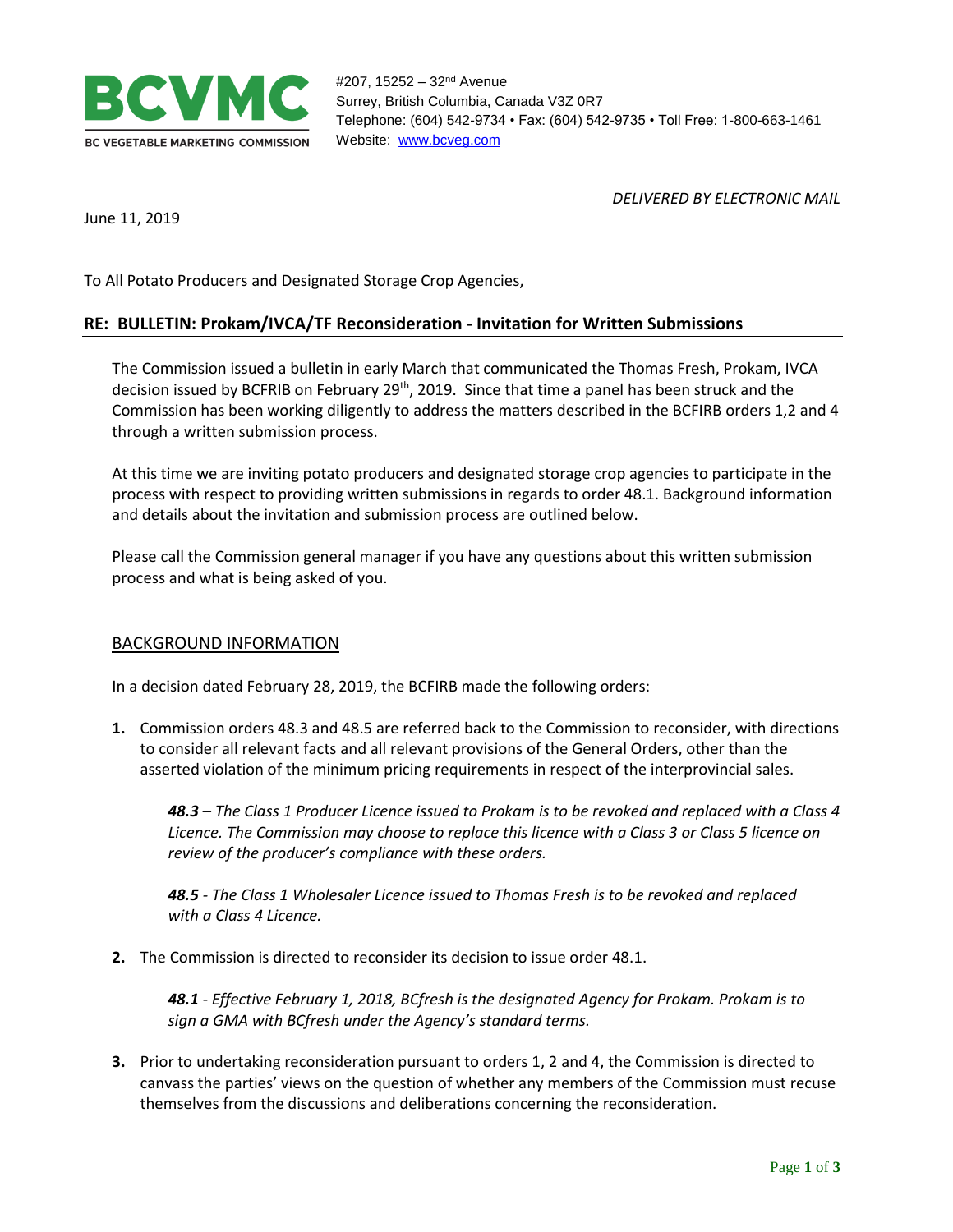- **4.** The Commission is directed to reconsider the question of whether any compliance or remedial action is necessary in relation to IVCA.
- **5.** The Commission is directed to review its minimum pricing policy documentation to ensure that it is properly documented and integrated as appropriate with its General Orders.

The Commission has received and reflected on comments made by IVCA, Thomas Fresh and Prokam regarding the composition of the panel, and it has decided that the panel will consist of members: *John Newell, Eric Schlacht, Mike Reed and Brent Royal*.

The Commission also invited each of IVCA, Thomas Fresh and Prokam to make written submissions to the Commission regarding the matters to be reconsidered, namely:

- 1) Should the Class 1 Producer Licence previously issued to Prokam be revoked and replaced with a licence of another class?
- 2) Should the Class 1 Wholesaler Licence previously issued to Thomas Fresh be revoked and replaced with a licence of another class?
- 3) Should BCfresh be the designated Agency for Prokam, and should Prokam sign a GMA with BCfresh under the Agency's standard terms?
- 4) Should any compliance or remedial action be taken in relation to IVCA?

Written submissions have been received from each of IVCA, Thomas Fresh, and Prokam. Copies of all submission are available for review at the following link:

<https://www.dropbox.com/sh/53p6e3j0ul5vafw/AABOHuRzK9iuBdQeMuiyva3Na?dl=0>

## INVITATION TO PARTICIPATE

It is the Panel's view that it ought to engage in further consultation with industry stakeholders (potato producers and agencies, in particular) with respect to the reconsideration of the Commission's decision to issue order **48.1**: *"Effective February 1, 2018, BCfresh is the designated Agency for Prokam. Prokam is to sign a GMA with BCfresh under the Agency's standard terms."*

The Commission is hereby inviting potato producers and designated agencies to make submissions **with respect to order 48.1**. Submissions must be made in writing, and they must be received by the Commission on or before Wednesday **July 10th, 2019**.